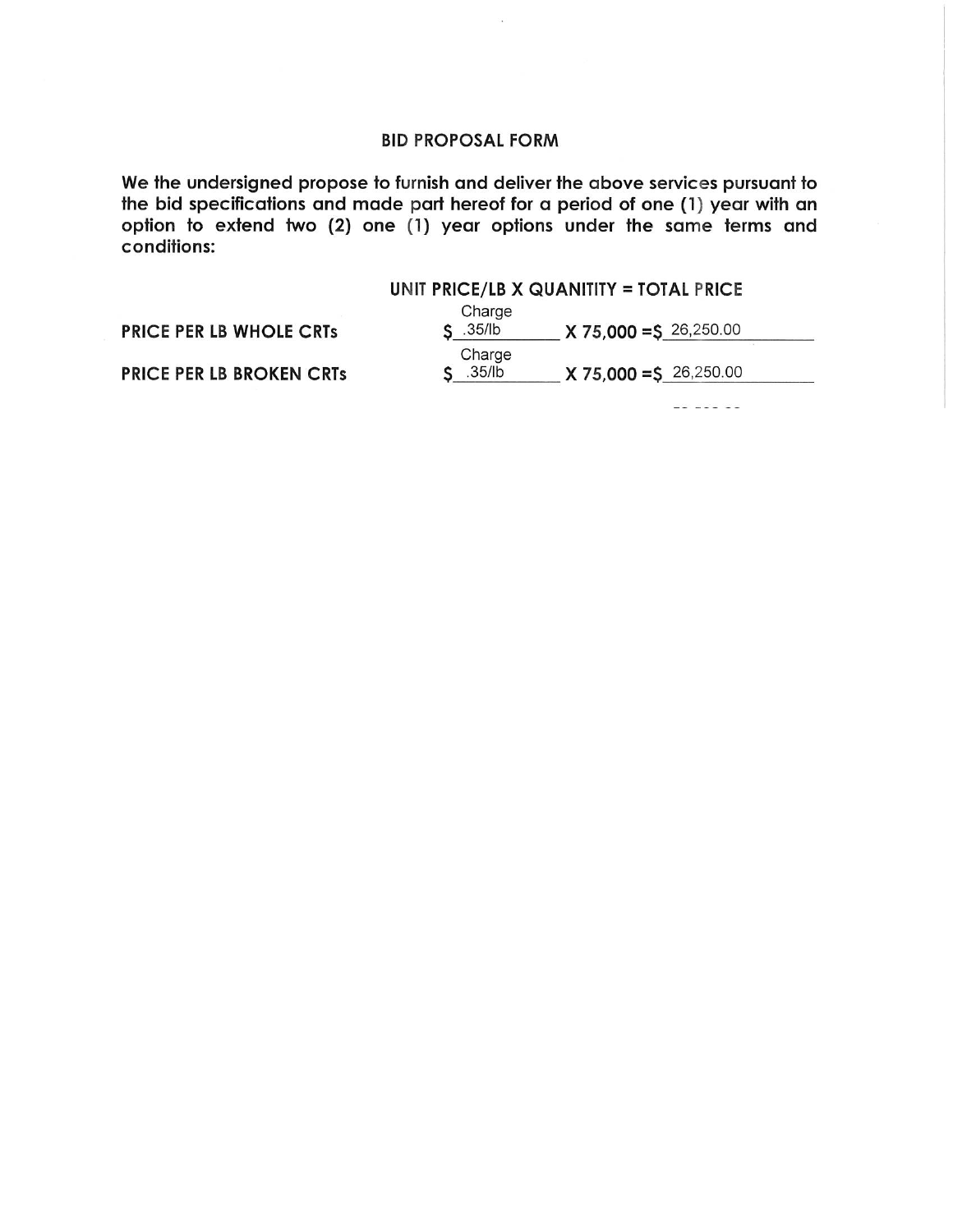### **BID PROPOSAL FORM**

We the undersigned propose to furnish and deliver the above services pursuant to the bid specifications and made part hereof for a period of one (1) year with an option to extend two (2) one (1) year options under the same terms and conditions:

**UNIT PRICE/LB X QUANITITY = TOTAL PRICE**  $5.59$  x 75,000 =  $\frac{4}{3}$ **PRICE PER LB WHOLE CRTs**  $X 75.000 = S'$ **PRICE PER LB BROKEN CRTS TOTAL BID PRICE** 

# (ABOVE LISTED QUANTITIES ARE ESTIMATES ONLY)

INDICATE METHOD OF COLLECTION (I.E. PALLETS, 20 CUBIC YARD CONTAINERS, 30 CUBIC YARD CONTAINERS, GAYLORDS, ETC.) AND REQUIREMENTS OF RECYCLING **FACILITY.**  $PXYD$ 

BIDDERS MUST PROVIDE NAME AND ADDRESS OF THE RECYCLING DROP OFF FACILITY THAT DISPOSED OF ELECTRONICS WILL BE TAKEN. <u>IMPILIE RECYCLING SOLUTIONS</u>

Air Port

 $M$ er $R$ t $\cdot$ n

Rd.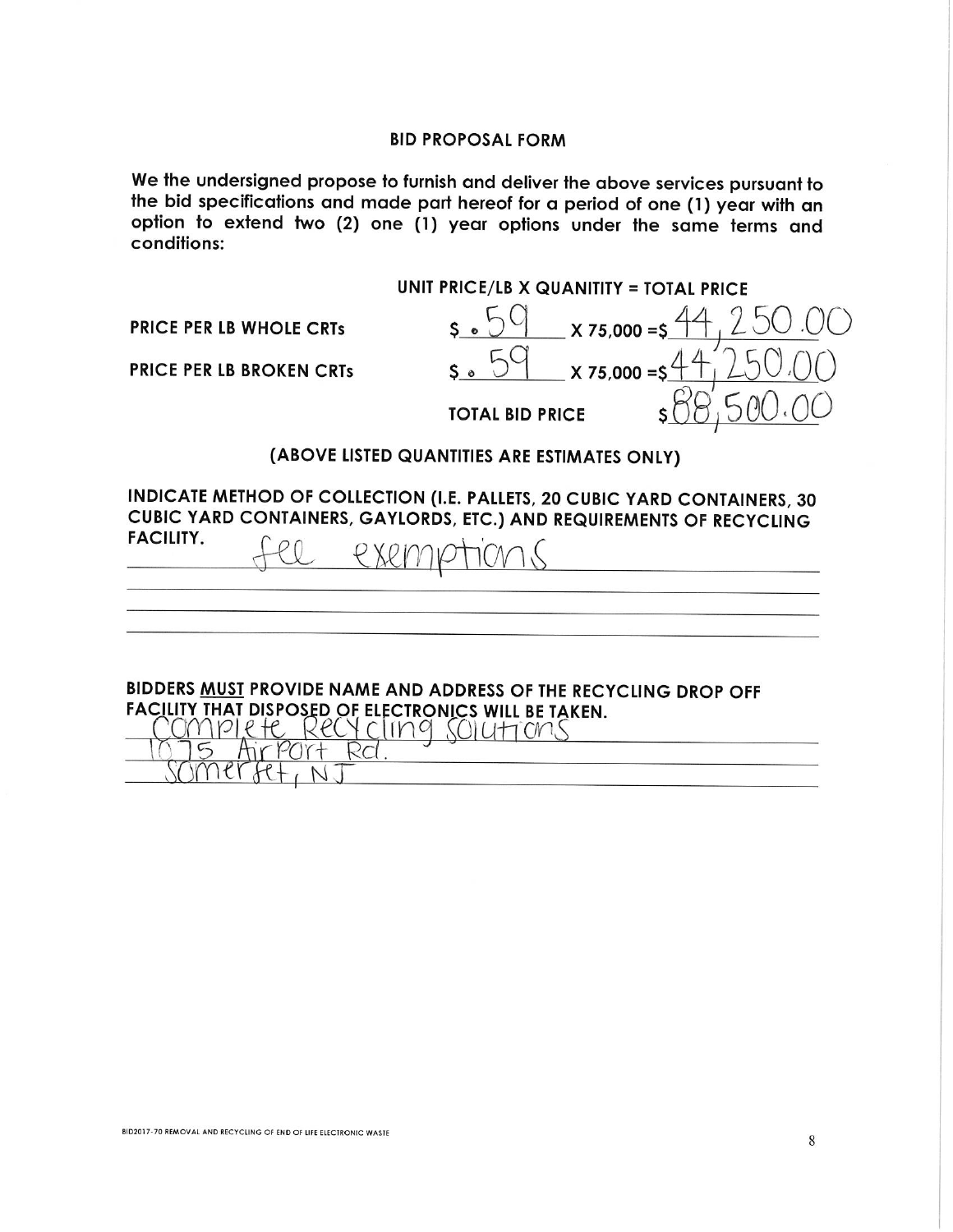# **EXCEPTIONS** (IF NONE, PLEASE NOTE)

Method of Collection: ectronics are to  $hgl$ H kaaed D ₽ ₽ 71  $\sqrt{2}$ m  $\varphi$  $\varphi$  $\uparrow$ T / Y porte  $+101$ V & insured dr  $P<sub>l</sub>$ 

Le,000 pound pick-up  $\approx$   $\mid$ \* Mini mum  $PQ$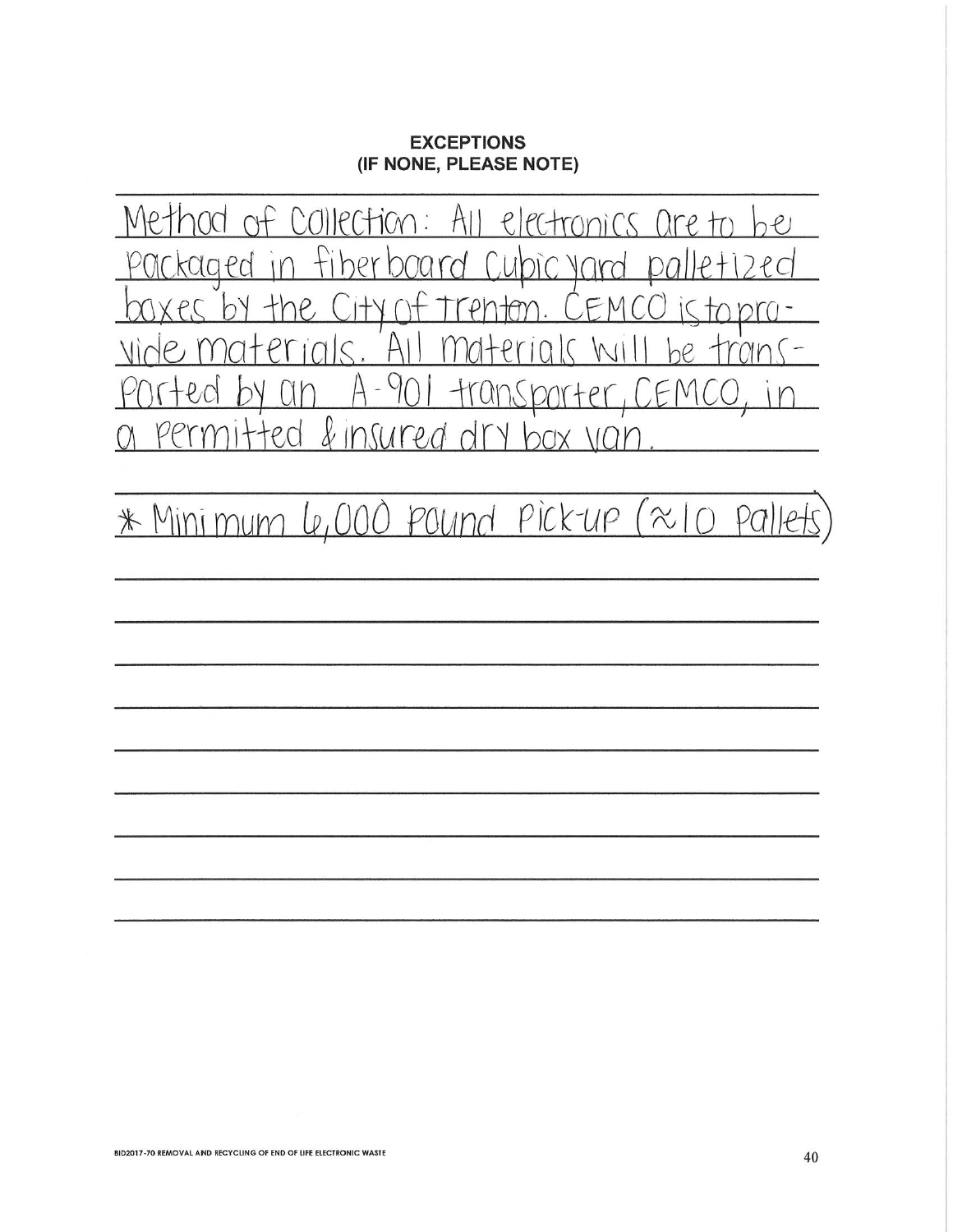#### **BID PROPOSAL FORM**

We the undersigned propose to furnish and deliver the above services pursuant to the bid specifications and made part hereof for a period of one (1) year with an option to extend two (2) one (1) year options under the same terms and conditions:

 $S^0$ 

#### UNIT PRICE/LB X QUANITITY = TOTAL PRICE

**PRICE PER LB WHOLE CRTs** 

#### **PRICE PER LB BROKEN CRTs**

Price per lb. non-CED e-waste - \$0.30/lb Price per lb. for CED computers and Laptops: \$0/lb Price per lb. for CED non-crt tvs and monitors: \$0/lb Price per lb. for CED printers and fax machines: \$0/lb

|                        | $X 75,000 = $$ |  |
|------------------------|----------------|--|
| <b>TOTAL BID PRICE</b> |                |  |

 $X 75,000 = S$  0

(ABOVE LISTED QUANTITIES ARE ESTIMATES ONLY)

# INDICATE METHOD OF COLLECTION (I.E. PALLETS, 20 CUBIC YARD CONTAINERS, 30 CUBIC YARD CONTAINERS, GAYLORDS, ETC.) AND REQUIREMENTS OF RECYCLING **FACILITY.**

Gaylords, pallets, and shrinkwrap will be provided by ERI. Site will need to package electronics safely by packaging electronics in Gaylord boxes on pallets or shrink wrapped on pallets.

Electronics must be sorted prior to packaging into CEDs (TVs, monitors, computer, laptops, and starting 2018, printers and fax machines) vs. Non-CEDs. Vendor will pickup via box truck when maxium amount of material able to be stored on site is ready for pickup.

## BIDDERS MUST PROVIDE NAME AND ADDRESS OF THE RECYCLING DROP OFF **FACILITY THAT DISPOSED OF ELECTRONICS WILL BE TAKEN.**

Electronic Recylers International, Inc.: 510 Ryerson Rd. Suite 2, Lincoln Park. NJ 07035

Electronic Recyclers International, Inc.: 89 R Cross Road, Holliston, MA 07146

Electronic Recyclers International, Inc.: 2540 Airwest Blvd, Plainfield, IN 46168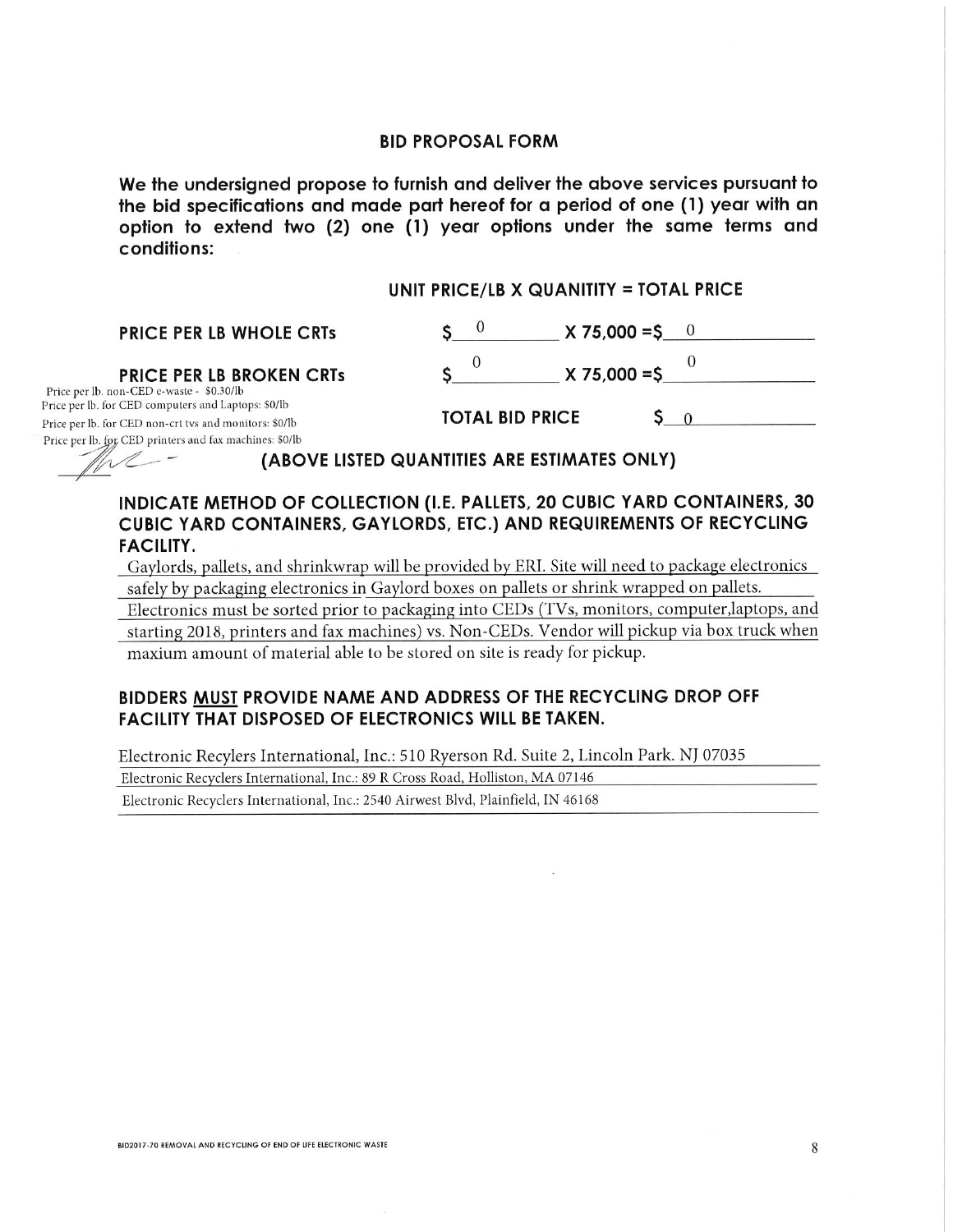# **EXCEPTIONS** (IF NONE, PLEASE NOTE)

Gaylords, pallets and shrink wrap will be provided by ERI. Site will need to package

electronics safely by packaging electronics in Gaylord boxes on pallets or shrink

wrapped on pallets. Electronics must be sorted prior to packaging into Covered

Electronic Devices (CEDs) (as stated in Schedule I (2017) and Schedule I (2018)

attached) versus non-CEDs. Vendor will pick-up via box-truck when the maximum

amount of material able to stored on-site is ready for pick-up.